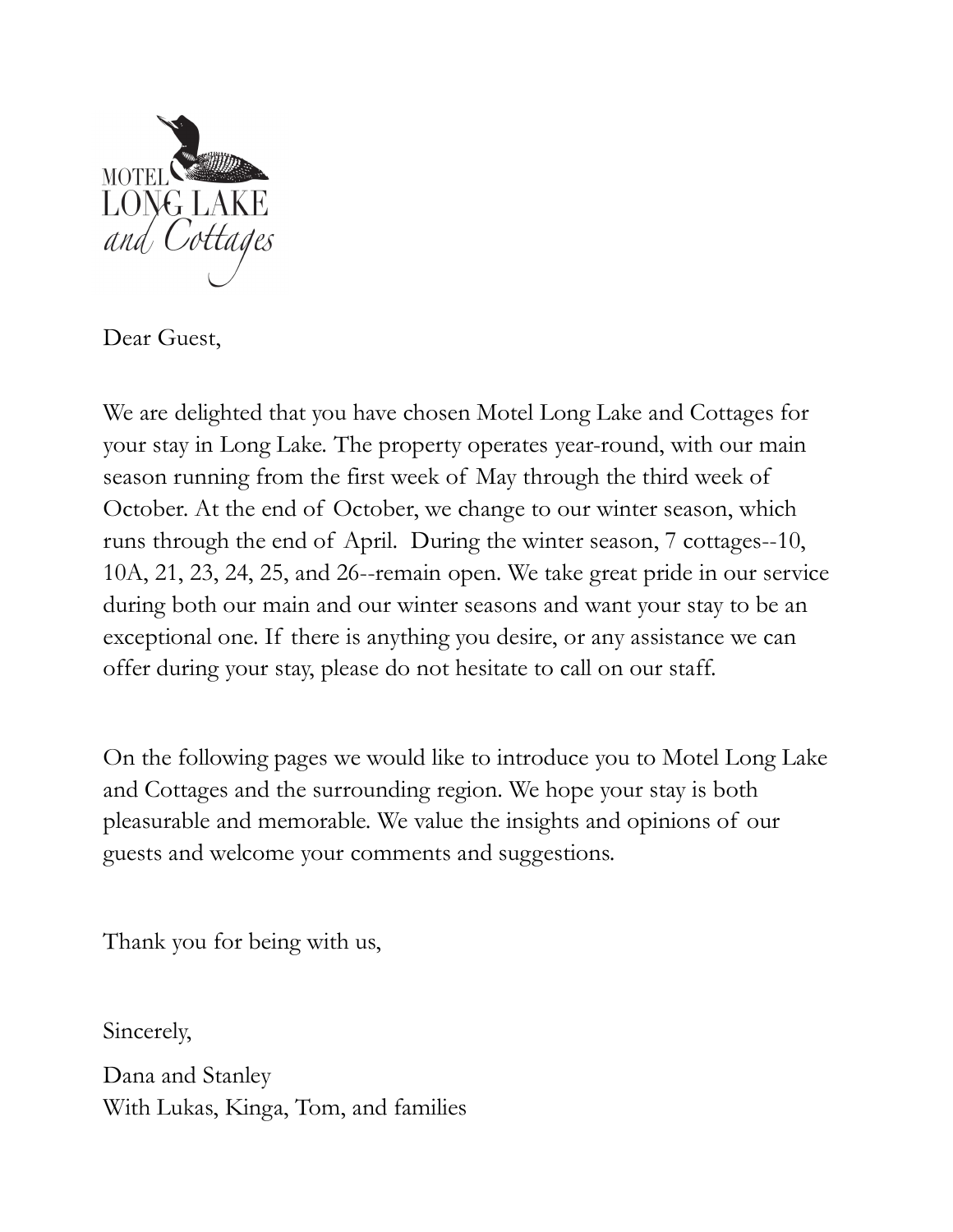# Services Available for Your Convenience

## Boating/Beach

We maintain canoes and kayaks for use by our guests between 9:00 am and 7:00 pm. Please stop by the office to fill out our safety form and pick up your paddles and vests. **Services Available for Your Convenience**<br> **Boating/Beach**<br>
We maintain canoes and kayaks for use by our<br>
For any service or special requests to the as bag<br>
squests between 9:00 am and 7:00 pm. Please stop by<br>
thandling, a

All vests and paddles must be returned to the storage room no later than 7:00 pm daily. Please do size of the cottage and frequency of cleaning. not leave vests or paddles on the beach/dock or take them back to your room/cottage.

during your stay. Boat slips are offered on a firstcome basis.

Our private beach does not have a lifeguard on duty. Please use caution at the beach and swim area. Absolutely no diving. We do not provide beach towels or blankets. Please do not bring towels or blankets from your room/cottage to the beach. We offer three beach fire pits for our guests to use on the beach only. Firewood can be obtained in town at the Stewart's gas station or Northernborne grocery store.

## Phone Service

We apologize for the inconvenience, but we do not have land line phone service in the rooms or cottages. Only **ATT** and **Verizon** cellular services We offer a small selection of DVDs in the Office<br>have terms and a strong signal in Laga Lake All and a collection of books located on the bookcase have towers and a strong signal in Long Lake. All other providers may have a weak signal Please use caution at the beach and swim area. At check-in, you will be desi<br>
Absolutely no diving. We do not provide beach<br>
towels or bankets form your room/cottage do not bring towers of the towels<br>
blankets from your ro our phone booth was retired some years ago and<br>Please stop by the Office if you are looking for a cannot place or receive calls, it remains a wonderful spot for photos.

#### Gift Cards

Motel Long Lake and Cottages Gift Cards are available at the Office. Always a perfect gift!

### Housekeeping Requests

For any service or special request such as baggage handling, a crib, roll-away bed, turndown service or other needs, please call or visit the Office. **Your Convenience**<br>Housekeeping Requests<br>For any service or special request such as baggage<br>handling, a crib, roll-away bed, turndown service or<br>other needs, please call or visit the Office.<br>We offer housekeeping service f

We offer housekeeping service for our cottages by request only. There will be a charge based on the

## Ice and Soda

**Your Convenience**<br>
Housekeeping Requests<br>
For any service or special request such as baggage<br>
handling, a crib, roll-away bed, turndown service or<br>
other needs, please call or visit the Office.<br>
We offer housekeeping serv **Your Convenience**<br>
Housekeeping Requests<br>
For any service or special request such as baggage<br>
handling, a crib, roll-away bed, turndown service or<br>
other needs, please call or visit the Office.<br>
We offer housekeeping serv Office.

## Parking

At check-in, you will be designated an area to park during your stay. We ask for your cooperation in this matter to assure that every guest has the best possible access to their room. is the cottage and frequency of cleaning.<br> **Ice and Soda**<br>
An ice machine is located to the right of the Office.<br>
A soda machine is located directly in front of the<br>
Office.<br> **Parking**<br>
At check-in, you will be designated The Mexican Society and a small selection of the Office.<br> **Parking**<br>
At check-in, you will be designated an area to park<br>
during your stay. We ask for your cooperation in this<br>
matter to assure that every guest has the bes **Parking**<br>
At check-in, you will be designated an area to park<br>
during your stay. We ask for your cooperation in this<br>
matter to assure that every guest has the best<br>
possible access to their room.<br> **Pets**<br>
We accept pets

#### Pets

We accept pets with restrictions. Please contact the or visit the office with any questions about staying with your pet or boarding your pet in town. during your stay. We ask for your cooperation in this<br>matter to assure that every guest has the best<br>possible access to their room.<br>**Pets**<br>We accept pets with restrictions. Please contact the<br>office if you wish to bring yo

## Library/DVD

in the gazebo.

## Lost and Found

lost item or have found an item on the property.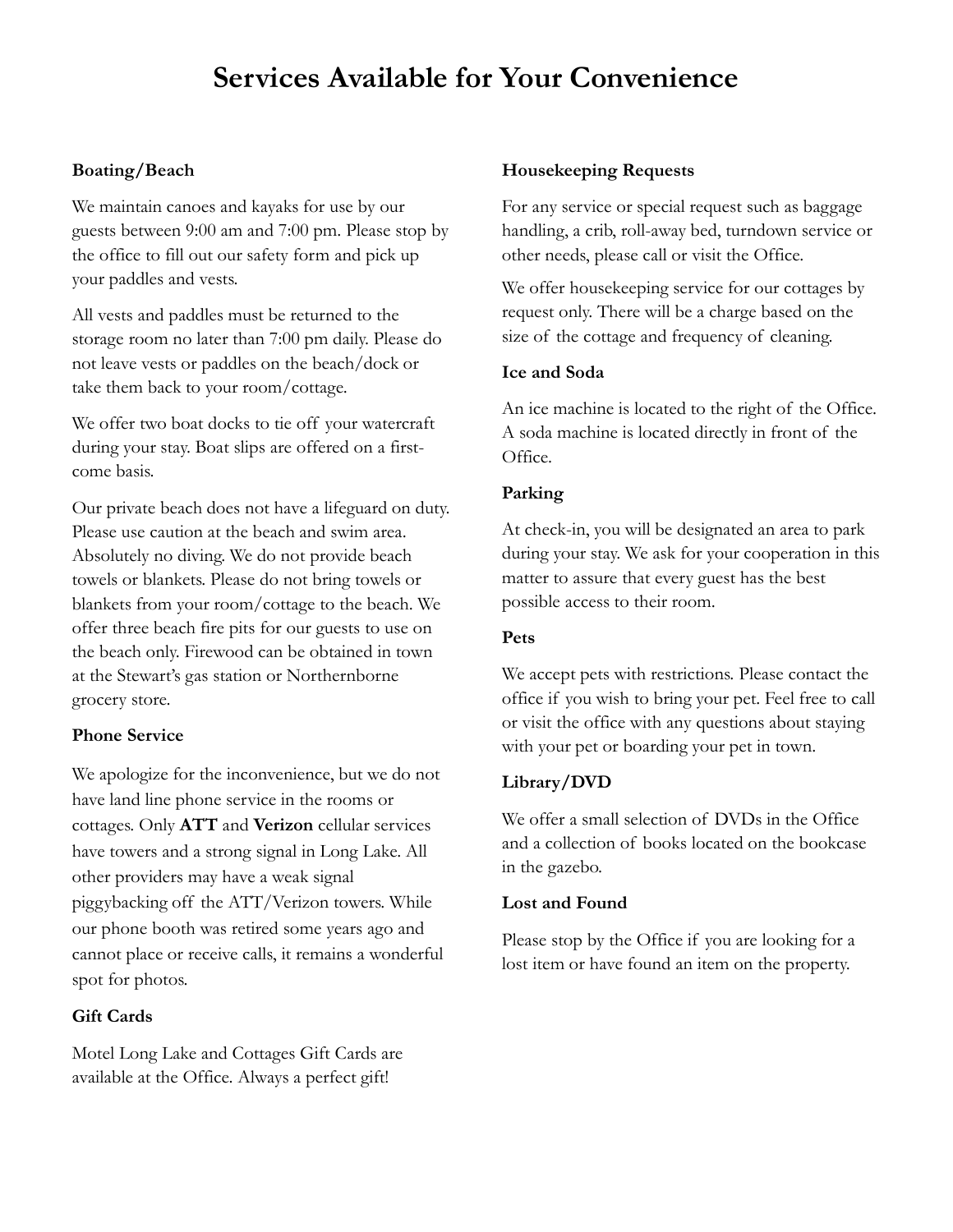| <b>Emergency Services 911</b>             |              |  |
|-------------------------------------------|--------------|--|
|                                           | 518-624-4599 |  |
| Volunteer Fire Department<br>Rescue Squad | 518-624-6661 |  |
| Local Health Clinic                       | 518-624-2301 |  |
| <b>NYS Police</b>                         |              |  |
| (Tupper Lake & Indian Lake)               | 518-873-2750 |  |
| <b>In-town Services</b>                   |              |  |
| <b>ATM Terminals</b>                      |              |  |
| Adirondack Hotel                          | 518-624-4700 |  |
| Community Bank NA                         | 518-624-5161 |  |

# In-town Services

| <u>Emergency Services 911</u>            |              |
|------------------------------------------|--------------|
| Volunteer Fire Department                | 518-624-4599 |
| Rescue Squad                             | 518-624-6661 |
| Local Health Clinic<br><b>NYS Police</b> | 518-624-2301 |
| (Tupper Lake & Indian Lake)              | 518-873-2750 |
| <b>In-town Services</b>                  |              |
| <b>ATM Terminals</b>                     |              |
| Adirondack Hotel                         | 518-624-4700 |
| Community Bank NA                        | 518-624-5161 |
| Hoss's Country Corner                    | 518-624-2451 |
| <b>Banks</b>                             |              |
| Community Bank NA                        | 518-624-5161 |
| <b>Churches</b>                          |              |
| Calvary United Methodist Church          | 518-624-6975 |
| Long Lake Wesleyan Church                | 518-624-2411 |
| St. Henry's Catholic Church              | 518-582-3671 |
| <b>Fishing supplies/Live Bait</b>        |              |
| Hoss's Country Corner                    | 518-624-2451 |
| Grocery                                  |              |
| <b>ADK Trading Post</b>                  | 518-624-2357 |
| Northern Borne                           | 518-624-3271 |
| Stewart's Gas Station                    | 518-624-4796 |
| <b>Other Helpful Numbers</b>             |              |
| Adilaska Kennel                          | 518-624-2050 |
| Ali Baba's Liquor Store                  | 518-624-2020 |
| Laundromat                               | 518-624-2020 |
| Long Lake Marina                         | 518-624-2266 |
| Long Lake Post Office                    | 518-624-4567 |
| Public Library                           | 518-624-3825 |
| Town Office/Visitors Center              | 518-624-3077 |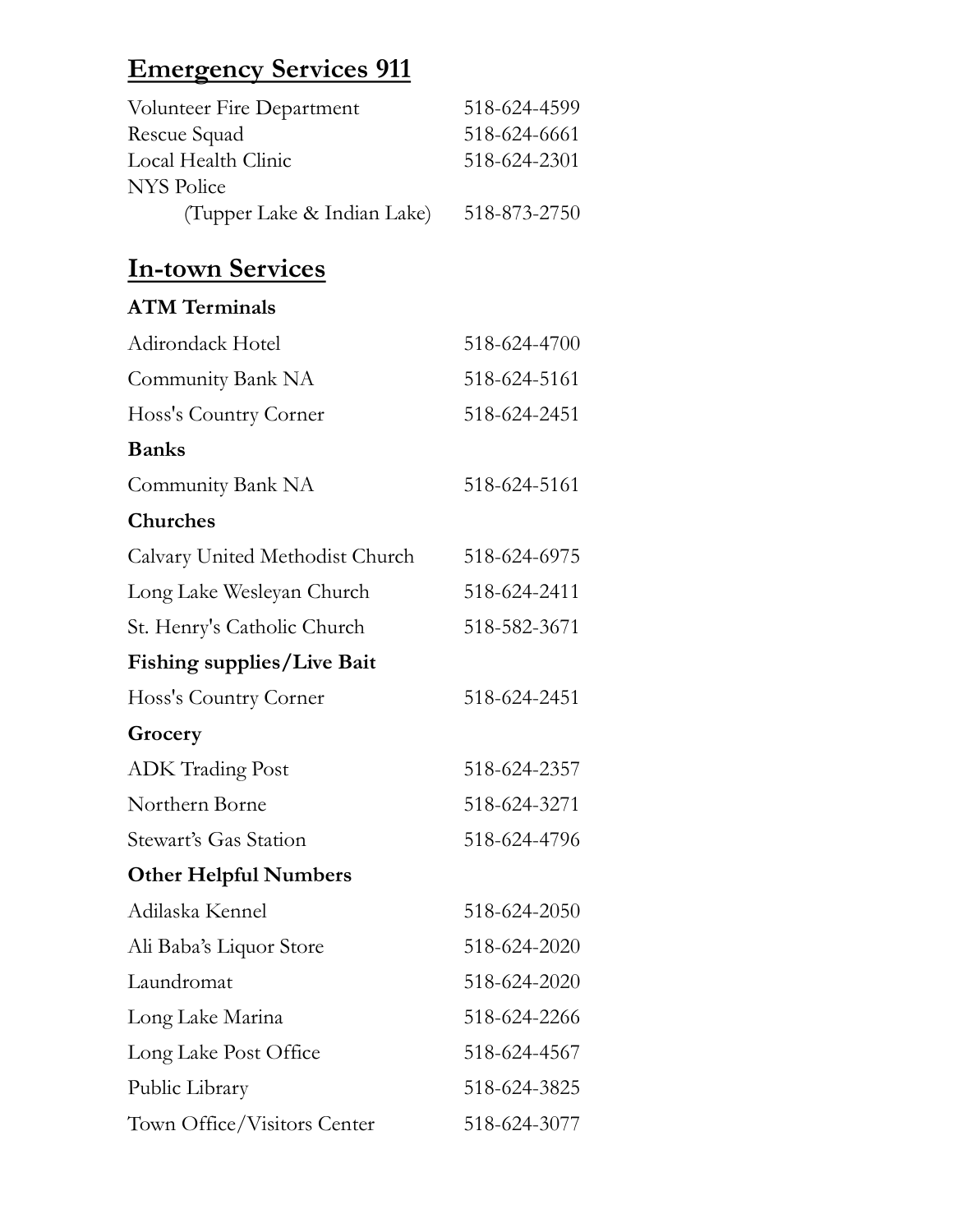# HOUSE RULES

# CLEANING

There is no daily maid service in the cottages. Please leave the cottages clean when you leave. Please clean all your dishes and take out the garbage prior to **HOUSE RULES**<br>CLEANING<br>There is no daily maid service in the cottages. Please leave the cottages clean<br>when you leave. Please tean all your dishes and take out the garbage prior to<br>leaving. Please turn off all lights and h left uncleaned, cleaning fees start at \$200.

# GRILLS

Each cottage includes a propane fueled grill on the porch. Guests are responsible for providing their own propane. The grills use a standard 16oz propane bottle. These can be purchased in town, at home improvement stores, **HOUSE RULES**<br> **CLEANING**<br>
There is no daily maid service in the cottages. Please leave the cottages clean<br>
when you leave. Please clean all your dishes and take out the garbage prior to<br>
leaving. Please turn off all light **ELEANING**<br>
There is no daily maid service in the cottages. Please leave the cottages clean<br>
when you leave. Please clean all your dishes and take out the garbage prior to<br>
leaving. Please turn off all lights and heaters w However, we find it more convenient to use the standard 16oz tanks. The grills are not designed for use with charcoal and attempting to use it may present a fire hazard. Use the appropriate propane tank only. Please clean your grill before checking out. Cleaning fees start at \$100. **GRILLS**<br> **Each** cottage includes a propane fueled grill on the porch. Guests are<br>
responsible for providing their own propane. The grills use a standard 16oz<br>
propane bottle. These can be purchased in town, at home improv repositions to revove the provided in town, at home in any compare bottle. These can be purchased in town, at home improvement stores, or in the camping section of many big box stores. If you want to use a larger 20lb. pro

# MANDATORY RECYCLING

Please recycle: Glass, Plastic (#1 and #2 only), and Cans (everything must be clean before recycling).

grounds before 7pm daily. The garbage building is locked after 7pm. Please keep food and garbage inside at night as we have wild visitors who really like garbage.

(Continued)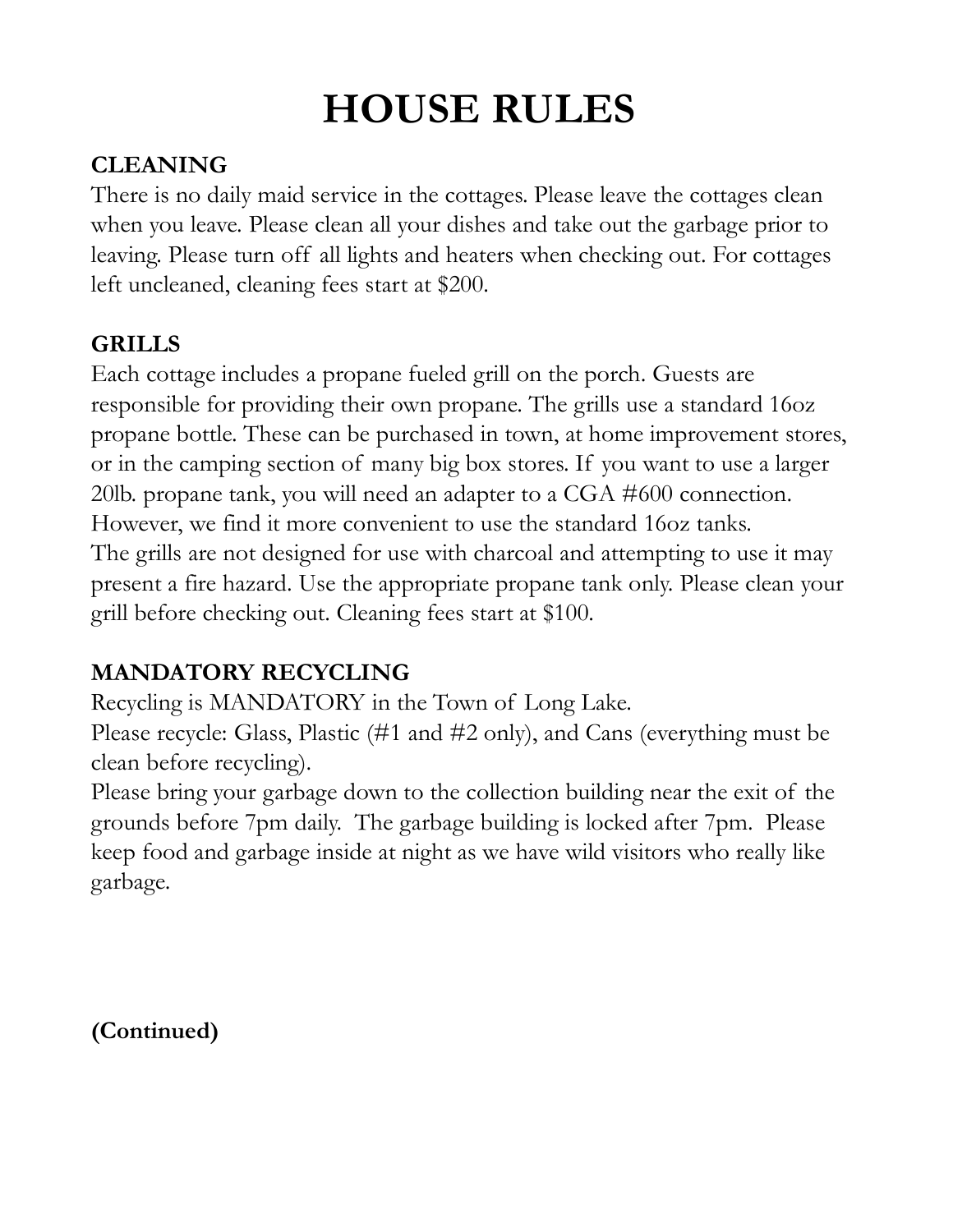# HOUSE RULES (CONT.)

# FIREPLACES

Some cottages have fireplaces. We do not supply firewood, but it may be **HOUSE RULES (CONT.)**<br>FIREPLACES<br>Some cottages have fireplaces. We do not supply firewood, but it may be<br>obtained in town from local stores or from any of the roadside firewood stands<br>scattered about the area. If you plan **HOUSE RULES (CONT.)**<br>FIREPLACES<br>Some cottages have fireplaces. We do not supply firewood, but it may be<br>obtained in town from local stores or from any of the roadside firewood stands<br>scattered about the area. If you plan **HOUSE RULES (CONT.)**<br>FIREPLACES<br>Some cottages have fireplaces. We do not supply firewood, but it may be<br>obtained in town from local stores or from any of the roadside firewood stands<br>scattered about the area. If you plan miles from where it was cut. This is to protect local forests from harmful **HOUSE RULES** (CONT.)<br>FIREPLACES<br>Some cottages have fireplaces. We do not supply firewood, but it may be<br>obtained in town from local stores or from any of the roadside firewood stands<br>scattered about the area. If you plan trees. **HOUSE RULES** (CONT.)<br>
FIREPLACES<br>
Some cottages have fireplaces. We do not supply firewood, but it may be<br>
obtained in town from local stores or from any of the roadside firewood stands<br>
scattered about the area. If you p **HOUSE RULES** (CONT.)<br>FIREPLACES<br>Some cottages have fireplaces. We do not supply firewood, but it may be<br>obtained in town from local stores or from any of the roadside firewood stan<br>scattered about the area. If you plan to FIREPLACES<br>
Some cottages have fireplaces. We do not supply firewood, but it may be<br>
obtained in town from local stores or from any of the roadside firewood stands<br>
scattered about the area. If you plan to source your own

## SEPTIC SYSTEM

overloading the septic system. We ask that you do not bring extra people. Please do not flush insoluble items down the toilets or put grease down the drain. Flushing certain items can cause damage requiring extensive repairs. Please use sexuative about are well are the transport of firewood more than 50 aware that local regulations prohibit the transport of firewood more than 50 miles from where it was cut. This is to protect local forests from harmful pa any sort (including baby wipes as well as so-called flushable wipes), diapers, mate transformation and the served of all ash and unburned versels.<br>
Please be sure to leave your fireplace cleaned of all ash and unburned wood, all<br>
of which may be left in the ash bucket. Cleaning fees start at \$100.<br> **SEPTIC SYSTEM**<br>
Each cottage will accommodate a specific number of people in order to prevent<br>
overloading the septic system. We ask that you do not bring extra people. Please<br>
do not flush insoluble items down the toilet

## BEACH

Blankets, towels, or furniture may not be removed from the cottages and used at the beach or outside.

not empty ashes out onto the beach.

## THERE IS NO SMOKING ALLOWED INDOORS

CHECK-OUT TIME IS 10:30 AM QUIET HOURS ARE EXPECTED AFTER 9 PM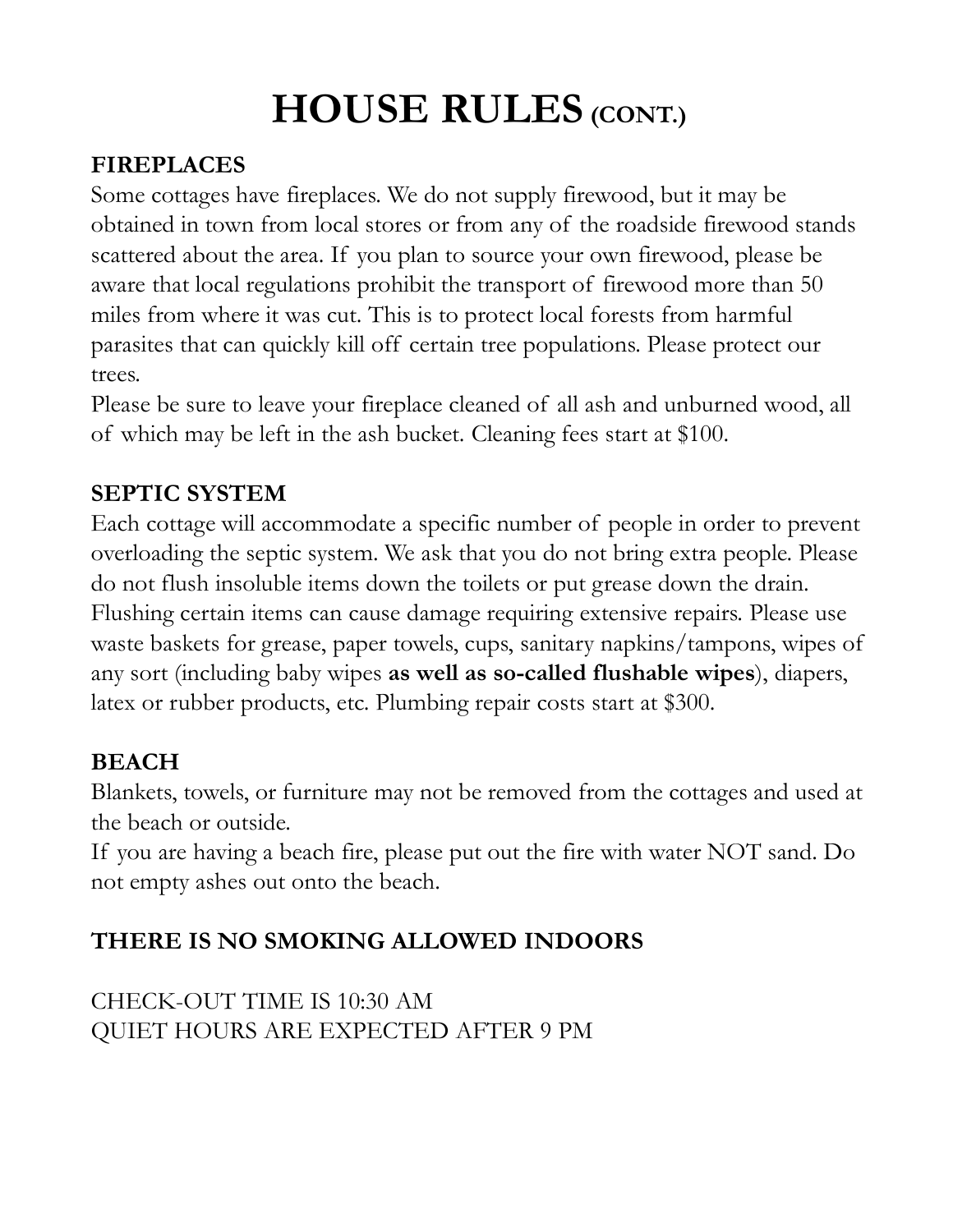# TV Channel Line Up

The TV includes Dish satellite TV service. In addition to local networks (Albany), you will find the below channel line up. Use the TV channel card **in your TV Channel Line Up**<br>The TV includes Dish satellite TV service. In addition to local networks<br>(Albany), you will find the below channel line up. Use the TV channel card<br>in your room as a quick guide to some of the may use the guide to search, or you can also enter the channel number (Chn) directly into the remote. **Commission Channel Channel Channel Channel Channel Channel Channel Channels.**<br> **Commission Channel Channels Channel Channels**<br> **Continued Channels**<br> **Continued Channels**<br> **Continued Channels**<br> **Commission Channel Channel** 

| <u>ine Up</u>                                                                                                                  |                                             |
|--------------------------------------------------------------------------------------------------------------------------------|---------------------------------------------|
| In addition to local networks<br>ne up. Use the TV channel card<br>he most popular channels. You<br>o enter the channel number |                                             |
| <b>Local Channels</b>                                                                                                          | Chn                                         |
| Albany-ABC (WTEN)                                                                                                              | 10                                          |
| Albany-CBS (WRGB)                                                                                                              | 6                                           |
| Albany-FOX (WXXA)                                                                                                              | 23                                          |
| Albany-NBC (WNYT)                                                                                                              | 13                                          |
| Albany-PBS (WMHT)                                                                                                              | 17                                          |
|                                                                                                                                |                                             |
| Source PR/VI<br><b>AK/H</b><br>9462 4913 5593<br>Nickelodeon/Nick at Nite (W)                                                  | Chn Source PR/VI AK/HI<br>171<br>171<br>171 |



|                             |     | Chn Source PR/VI    |      | <b>AK/HI</b> |                                 | Chn | <b>Source PR/VI AK/HI</b> |      |           |                              |     | Chn Source PR/VI AK/HI   |           |           |
|-----------------------------|-----|---------------------|------|--------------|---------------------------------|-----|---------------------------|------|-----------|------------------------------|-----|--------------------------|-----------|-----------|
| A&E                         | 118 | 9419                | 4910 | 5577         | <b>Food Network</b>             | 110 | 9462                      | 4913 | 5593      | Nickelodeon/Nick at Nite (W) | 171 |                          | 171       | 171       |
| <b>AMC</b>                  | 131 | 9417                | 131  | 5499         | Folk TV                         | 218 | $\overline{\phantom{a}}$  | 218  | 218       | <b>Paramount Network</b>     | 241 | 9506                     | 4917      | 5573      |
| America's Voice             | 219 |                     | 219  | 219          | <b>FOX Business News</b>        | 206 | 9476                      | 206  | 5527      | Pop                          | 117 | 9427                     | 117       | 117       |
| <b>Animal Planet</b>        | 184 | 9489                | 4900 | 5520         | <b>FOX News</b>                 | 205 | 9477                      | 205  | 5563      | Pursuit                      | 393 |                          | 393       | 393       |
| <b>AXS TV</b>               | 167 | 9422                | 4950 | 5510         | <b>FOX Sports 1</b>             | 150 | 9468                      | 4961 | 5597      | Recipe TV                    | 284 |                          | 284       | 284       |
| <b>Black News Channel</b>   | 360 | $\sim$              | 360  | 360          | Freeform                        | 180 | 9558                      | 4952 | 5503      | Reelz                        | 299 | 9614                     | 299       | 299       |
| Bounce                      | 359 |                     | 359  | 359          | <b>FUSE</b>                     | 164 | 9589                      | 164  | 164       | <b>Ride TV</b>               | 248 |                          | 248       | 248       |
| Bravo                       | 129 | 9492                | 4912 | 5521         | <b>FX</b>                       | 136 | 9475                      | 4914 | 5595      | <b>RT</b> America            | 280 | $\overline{\phantom{a}}$ | 280       | 280       |
| <b>BUZZR</b>                | 245 |                     | 245  | 245          | <b>FXX</b>                      | 125 | 9520                      | 4943 | 5560      | Sirius XM: 72 Channels       |     |                          | 6002-6096 |           |
| <b>Buy TV</b>               | 84  | 9458                | 84   | 84           | getTV                           | 373 |                           | 373  | 373       | Start TV                     | 291 |                          | 291       | 291       |
| <b>Cartoon Network (E)</b>  | 176 | 9463                | 4903 | 5559         | <b>Headline News</b>            | 202 | 9524                      | 202  | 5540      | SyFy                         | 122 | 9432                     | 4911      | 5579      |
| Cartoon Network (W)         | 177 |                     | 177  | 177          | Heroes & Icons                  | 293 |                           | 293  | 293       | <b>TLC</b>                   | 183 | 9488                     |           | 4932 5543 |
| <b>CNBC</b>                 | 208 | 9439                | 4927 | 5539         | History                         | 120 | 9491                      | 4902 | 5585      | <b>Travel Channel</b>        | 196 | 9437                     | 4963      | 5535      |
| CNN                         | 200 | 9436                | 4928 | 5551         | <b>Home and Garden</b>          | 112 | 9461                      | 4915 | 5587      | truTV                        | 242 | 9430                     | 242       | 5556      |
| <b>Comedy Central</b>       | 107 | 9485                | 107  | 5569         | <b>Independent Film Channel</b> | 133 | 9587                      | 133  | 133       | <b>TBS</b>                   | 139 | 9499                     | 4918      | 5555      |
| Comet                       | 289 | ÷                   | 289  | 289          | <b>Investigation Discovery</b>  | 192 | 9526                      | 192  | 192       | <b>The Cowboy Channel</b>    | 232 | 9684                     | 232       | 232       |
| <b>CMT</b>                  | 166 | 9493                | 166  | 5549         | <b>ION</b>                      | 250 | 4642                      | 250  | 250       | The Hillsong Channel         | 258 |                          | 258       | 258       |
| Cozi TV                     | 253 | $\leftarrow$        | 253  | 253          | <b>Justice Central</b>          | 240 |                           | 240  | 240       | <b>TNT</b>                   | 138 | 9420                     | 4908      | 5583      |
| C-SPAN 2                    | 211 |                     | 211  | 211          | Lifetime                        | 108 | 9470                      | 4916 | 5547      | TVG <sub>2</sub>             | 398 |                          | 398       | 398       |
| Daystar                     | 263 | ×                   | 263  | 263          | MeTV                            | 247 |                           | 247  | 247       | <b>TV Games Network</b>      | 399 | $\overline{\phantom{a}}$ | 399       | 399       |
| <b>Discovery Channel</b>    | 182 | 9487                | 4910 | 5541         | MotorTrend                      | 246 | 9421                      | 4906 | 5505      | TV Land                      | 106 |                          | 106       | 106       |
| DISH CD: 32 Channels        |     | 819-894 and 950-981 |      |              | <b>MSNBC</b>                    | 209 | 9511                      |      | 4956 5498 | <b>USA Network</b>           | 105 | 9431                     | 4909      | 5591      |
| <b>Disney Channel (E)</b>   | 172 | 9557                | 4951 | 5501         | <b>MTV</b>                      | 160 | 9484                      | 4926 | 5567      | VH <sub>1</sub>              | 162 | 9507                     | 4960      | 5575      |
| Disney Channel (W)          | 173 |                     | 173  | 173          | MTV <sub>2</sub>                | 161 |                           | 161  | 161       | <b>Weather Channel</b>       | 214 | 9438                     | 4929      | 5537      |
| E! Entertainment Television | 114 | 9474                | 4941 | 5536         | <b>MTV Live</b>                 | 369 | 9469                      |      |           | <b>Weather Nation</b>        | 215 | 9653                     | 4946      | 5542      |
| <b>ESPN</b>                 | 140 | 9424                | 4930 | 5581         | <b>National Geographic</b>      | 197 | 9429                      | 4959 | 5518      | <b>Women's Entertainment</b> | 128 | 9578                     | 128       | 128       |
| <b>ESPN2</b>                | 143 | 9425                | 4931 | 5589         | <b>NBC Sports Network</b>       | 159 | 9466                      | 9466 | 4321      |                              |     |                          |           |           |
| <b>ESPNEWS</b>              | 142 | 9530                | 142  | 142          | <b>NewsMax</b>                  | 216 |                           |      | 216       |                              |     |                          |           |           |
| <b>ESPNU</b>                | 141 | 9531                | 4953 | 5582         | <b>NewsNation</b>               | 239 | 9446                      | 239  | 239       |                              |     |                          |           |           |
| <b>FM</b>                   | 243 |                     | 243  | 243          | Nickelodeon/Nick at Nite (E)    | 170 | 9416                      | 4907 | 5571      |                              |     |                          |           |           |